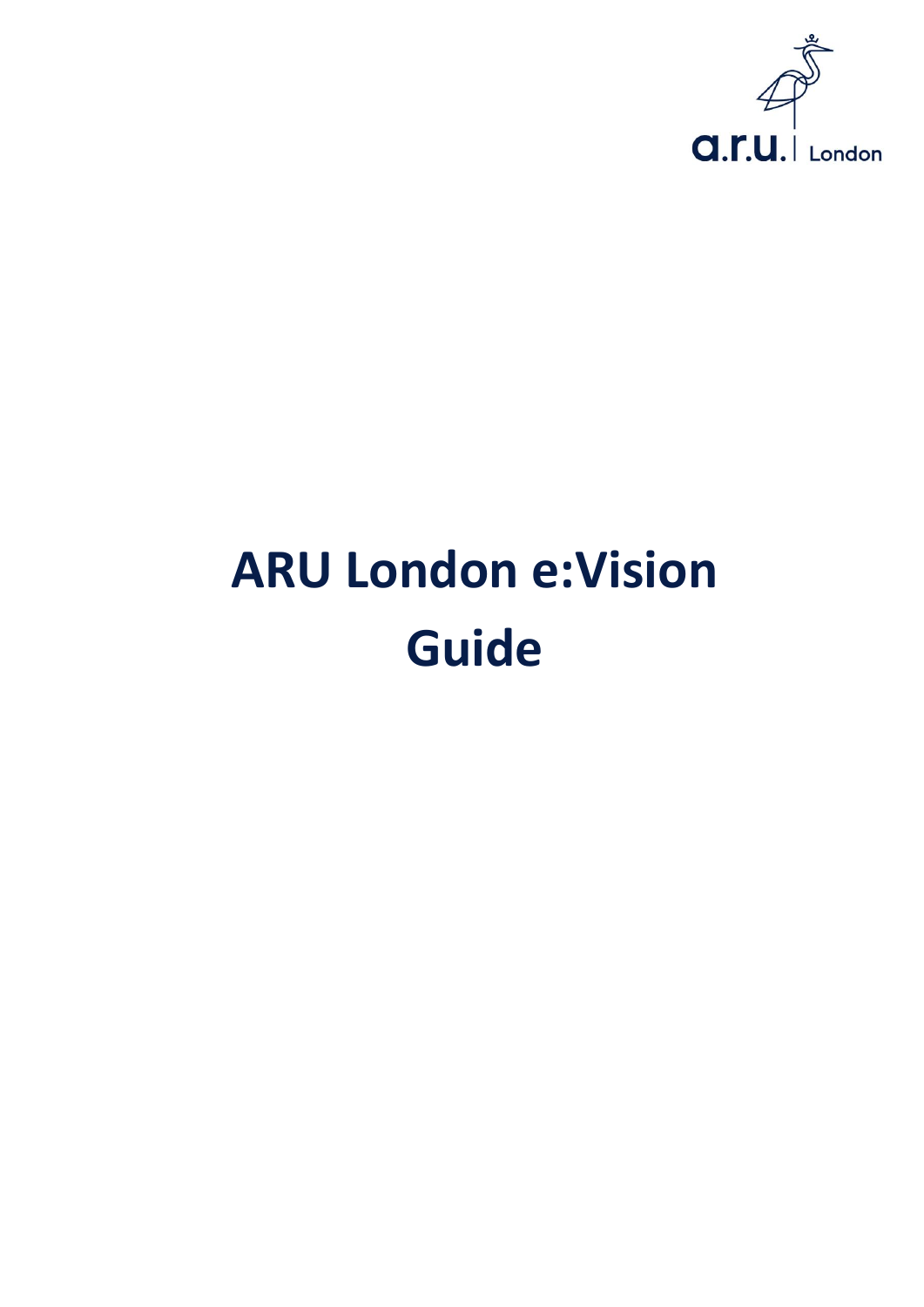1. Please visit the university website at [https://london.aru.ac.uk/.](https://london.aru.ac.uk/) Click the box at the top of the page labelled 'e:Vision Login' as highlighted in the picture below.



2. You will be redirected to the eVision log in page. Once here, enter your eVision username (**e.g. AJ123**) and your password which is your D.O.B in 6digits (**e.g. 061189**)



For IT support call +44 (0)1245 68 4357 go to www.anglia.ac.uk/itsupport or email itsupport@anglia.ac.uk

Accessibility | Privacy & Cookies | Disclaimer | Freedom of Information | Charities Act © Anglia Ruskin University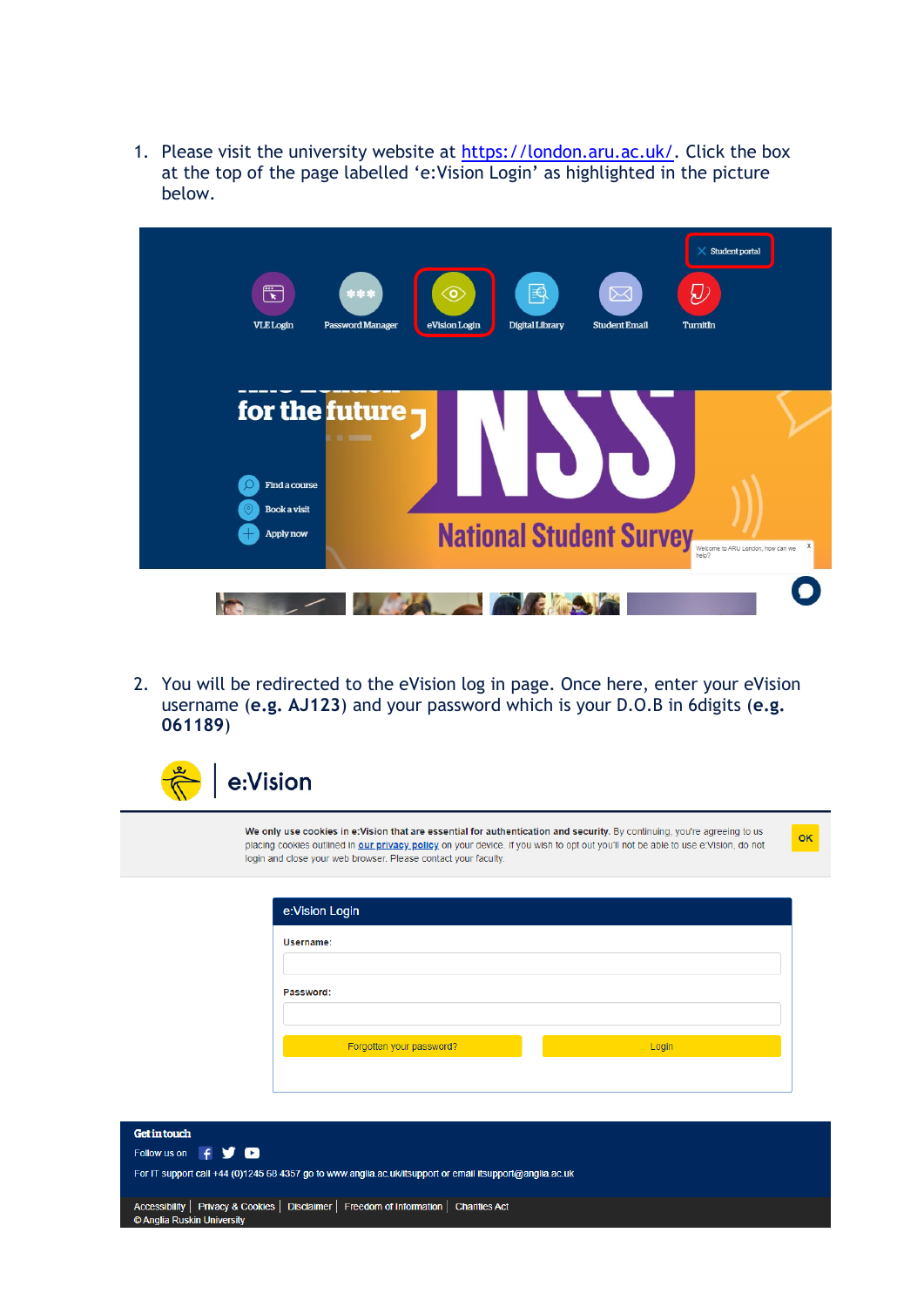3. You also have the option to change your password.

| e:Vision                                                                                                  |                            |
|-----------------------------------------------------------------------------------------------------------|----------------------------|
| <b>Change My Password</b><br>Use this screen to input and confirm your new password.                      |                            |
| <b>Change My Password</b>                                                                                 |                            |
| Use the fields below to change your password.                                                             |                            |
| <b>New Password</b>                                                                                       |                            |
| <b>Confirm Password</b>                                                                                   |                            |
| Go                                                                                                        |                            |
|                                                                                                           |                            |
| <b>Get in touch</b>                                                                                       |                            |
| 6 Y O<br>For Student IT support call +44 (0)1245 686 600 or go to libanswers.anglia.ac.uk<br>Follow us on |                            |
| Staff should call 01245 196 4357 (Int. +44 (0)1245 68 4357) or email itsupport@anglia.ac.uk               |                            |
| Accessibility   Privacy & Cookies   Disclaimer   Freedom of Information   Charities Act                   | C Anglia Ruskin University |

4. Once you login you may notice your Registration is incomplete. Please click Registration to complete this section.



5. In Regisration you should see the tabs below. Please click on each tab and complete the section as accurately as possible. Examples of the pages are shown below.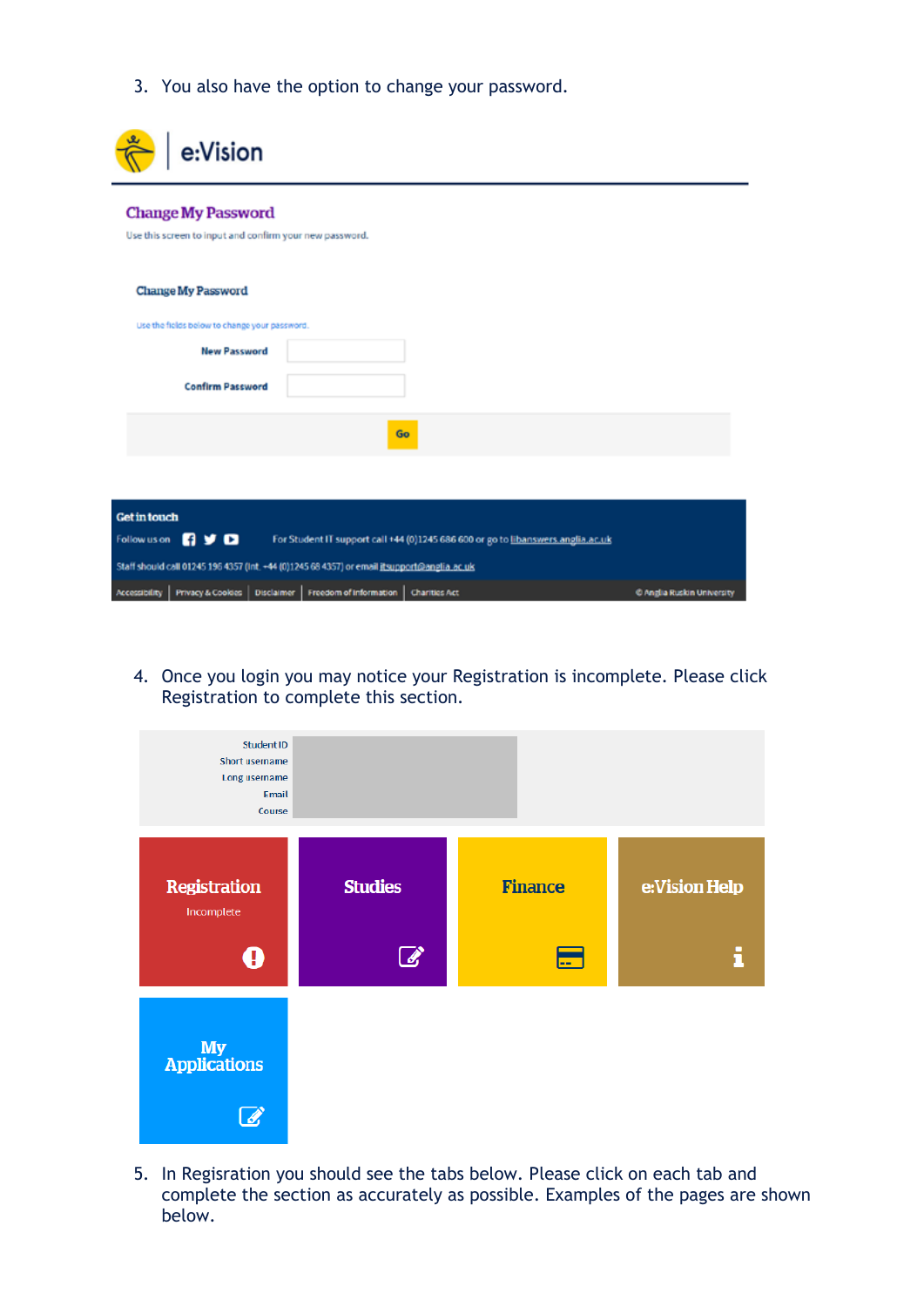## **My Registration**

**BSc (Hons) Business and Healthcare Management** 

Omobonike, please complete your on-line registration by using the tiles below.

Working closely with your Students' Union we'd like to understand more about you so we can deliver a personal university experience. Please click here to complete our survey. This short 7 question questionnaire is optional but we encourage participation.

| <b>Contact Details</b>                              | <b>Personal Details</b>                                                                                                                                                                                                        | <b>Previous Study</b> | <b>Course</b> |
|-----------------------------------------------------|--------------------------------------------------------------------------------------------------------------------------------------------------------------------------------------------------------------------------------|-----------------------|---------------|
| Incomplete                                          | Incomplete of the local part of the local part of the local state of the local state of the local state of the local state of the local state of the local state of the local state of the local state of the local state of t | Incomplete <b>O</b>   | Incomplete    |
| <b>Terms</b> and<br><b>Conditions</b><br>Incomplete | <b>Finance</b><br>(You need to complete the<br>"Terms and Conditions" &<br>"Course" steps first)                                                                                                                               |                       |               |

6. 6 sections will need to be completed; Contact Details, Personal Details, Previous Study, Course, Terms and Condition and Finance.

### **Contact Address**

Your address during the time of your study with us. It may, or may not, differ from your home address depending on your circumstances.

| Postcode                        | <b>Get Address (UK Only)</b>                                                                   |
|---------------------------------|------------------------------------------------------------------------------------------------|
| House name / number and street* |                                                                                                |
| <b>Address Line 2</b>           |                                                                                                |
| <b>Address Line 3</b>           |                                                                                                |
| <b>Address Line 4</b>           |                                                                                                |
| Country*                        | England<br>$\checkmark$                                                                        |
| Telephone Number*               |                                                                                                |
|                                 |                                                                                                |
|                                 | Numbers only, no spaces. For International numbers, please include a dialling and area<br>code |
| <b>Mobile Phone Number</b>      |                                                                                                |
|                                 | Numbers only, no spaces. For International numbers, please include a dialling and area<br>code |
| Term Time Accommodation*        | Other<br>v                                                                                     |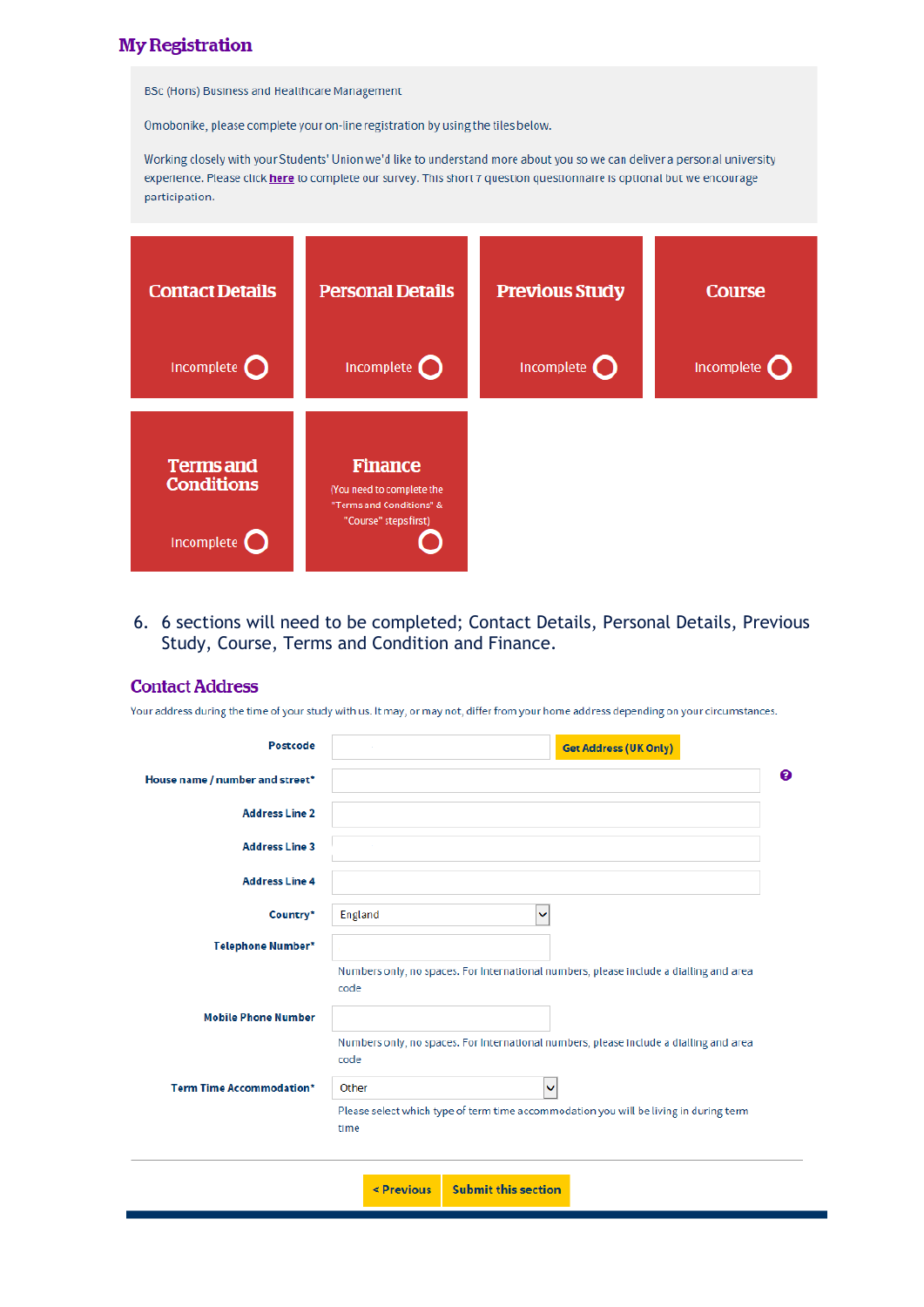## **Personal Details**

Please check, amend or add your details as required.

Not all information can be amended on-line. Non-editable fields can only be altered by our University staff upon viewing your original documentation (i.e. Passport, Birth or Marriage certificate). If a change is required, please contact your Institution.

Required fields are marked with an asterisk\*.

| Title*                            | $\checkmark$ |   |
|-----------------------------------|--------------|---|
| <b>Family Name (Surname)</b>      |              |   |
| <b>Given Name 1 (First name)</b>  |              |   |
| Given Name 2 (Middle name)        |              |   |
| <b>Given Name 3 (Middle Name)</b> |              |   |
| Known As*                         |              |   |
| <b>Official Name</b>              |              | ❷ |
| Gender                            |              |   |
| <b>Date of Birth</b>              |              |   |
|                                   |              |   |

7. Please ensure each page is completed correctly and submit. Once submitted each section should show as completed and coloured green on the 'My Registration' page.

#### **Previous Qualifications**

If the following statement of your formal qualifications is wrong (for example, qualifications are missing), please click on the button marked "The above is Incorrect >" below and let us know what is wrong. Please then also take your original certificates to your local iCentre as soon as possible.

| <b>Qualifications</b> | <b>Qualification Name</b> | <b>Subject Name</b>     | Grade | <b>Year Obtained</b>   |
|-----------------------|---------------------------|-------------------------|-------|------------------------|
|                       |                           |                         |       |                        |
|                       |                           |                         |       |                        |
|                       | The above is Incorrect >  |                         |       |                        |
|                       | <b>Cancel</b>             | No qualifications found |       | The above is Correct > |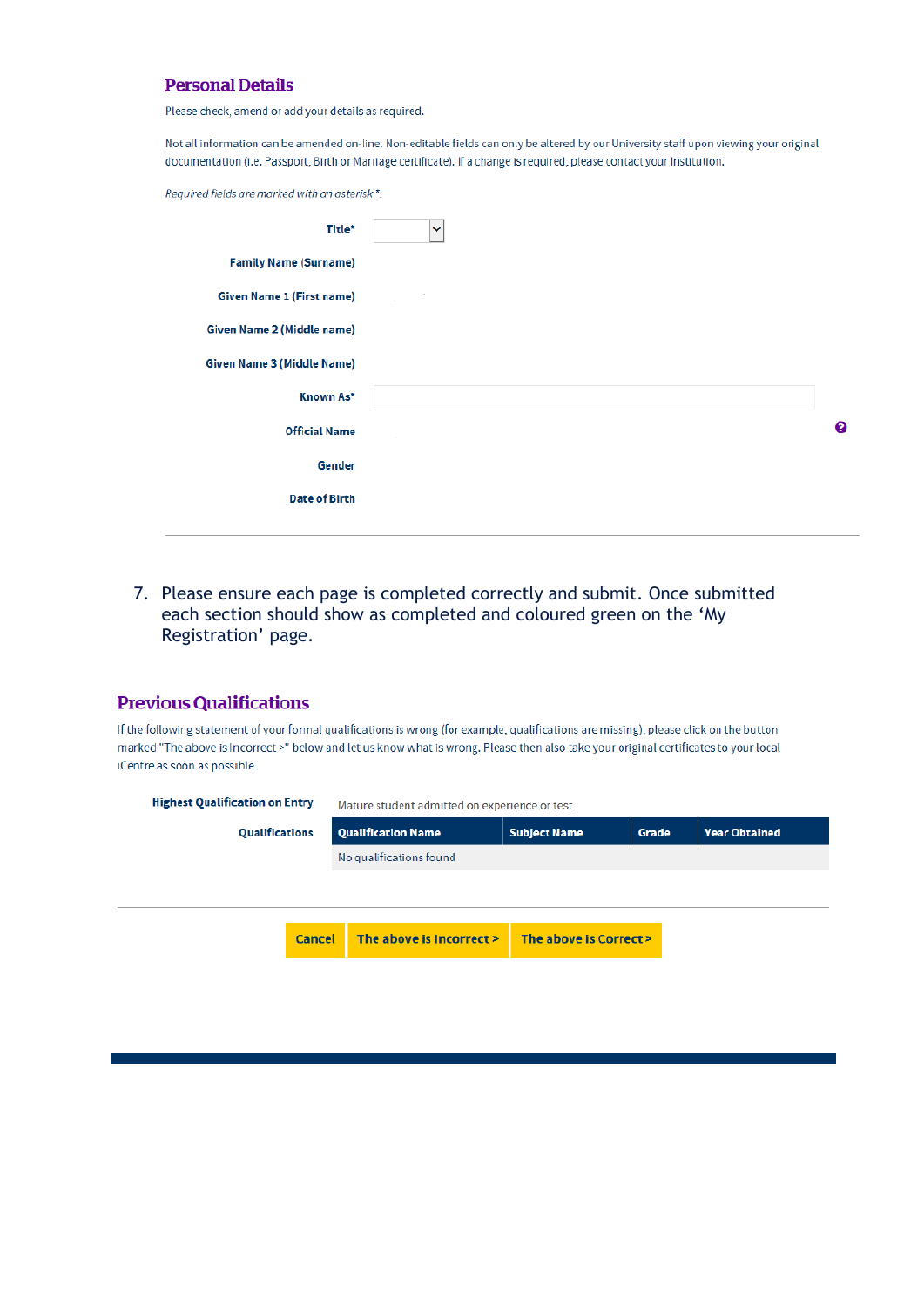#### **Course Details**

| Academic Year             | 2016/7                                                            |
|---------------------------|-------------------------------------------------------------------|
| <b>Course Title</b>       | BSc (Hons) Business and Healthcare Management                     |
| <b>Course Code</b>        | <b>U0754FARL01</b>                                                |
| <b>Course Department</b>  | Department of Leadership and Management at ARU London Campus      |
| Location                  | <b>ARU London Campus</b>                                          |
| <b>Year of Study</b>      |                                                                   |
| <b>Faculty</b>            | Lord Ashcroft International Business School                       |
| <b>Mode of attendance</b> | <b>Full-time</b>                                                  |
| <b>Status</b>             | <b>Registration pending</b>                                       |
| <b>Start Date</b>         | 19/Sep/2016                                                       |
|                           |                                                                   |
| Cancel                    | <b>Submit this section</b><br>Notify us if the above is incorrect |

8. The final pages to complete are the Terms and Conditions and Finance, please read the T&C's and confirm if you agree to them by clicking the box and submitting.

#### **Terms and Conditions**

Reauired fields are marked with an asterisk ".

#### **Rules and Regulations**

Please tick below to confirm that you agree to abide by Anglia Rukin University's **Academic Regulations**. You cannot continue with your registration process unless you do so.

#### □ \* I have read and agree to abide by the Academic Regulations

#### **Data Protection Act**

The course on which you are studying is validated by Anglia Ruskin University and is provided by an institution which is part of the Anglia Ruskin Partnership. The information on the following screens provide a record of your registration on an Anglia Ruskin University validated course of study and your enrolment to access certain facilities of Anglia Ruskin University. Please tick below to confirm that you have read and accept the statement concerning the Data Protection Act 1998 and the sharing of data with certain government departments and your employer / sponsor. You cannot continue with your registration unless you do so.

Around six months after you graduate, Anglia Ruskin University will contact you to ask you to fill in the HESA 'Destinations of Leavers from HE' questionnaire. You might be included in a sample of leavers who are surveyed again a few years after they graduate. If so, we will pass your contact details to the organisation that has been contracted to carry out that survey. Anglia Ruskin University, the Government or their respective agents may check the accuracy of personal information provided against external data sources.

If your employer / a sponsor is supporting your studies by paying your fees / allowing you study time you agree to your employer being informed of the progress of your studies.

 $\Box$  \* I have read and accept the above statements concerning the Data Protection Act 1998 and the sharing of data with certain government departments and my employer / sponsor.

> **Submit this section Cancel**